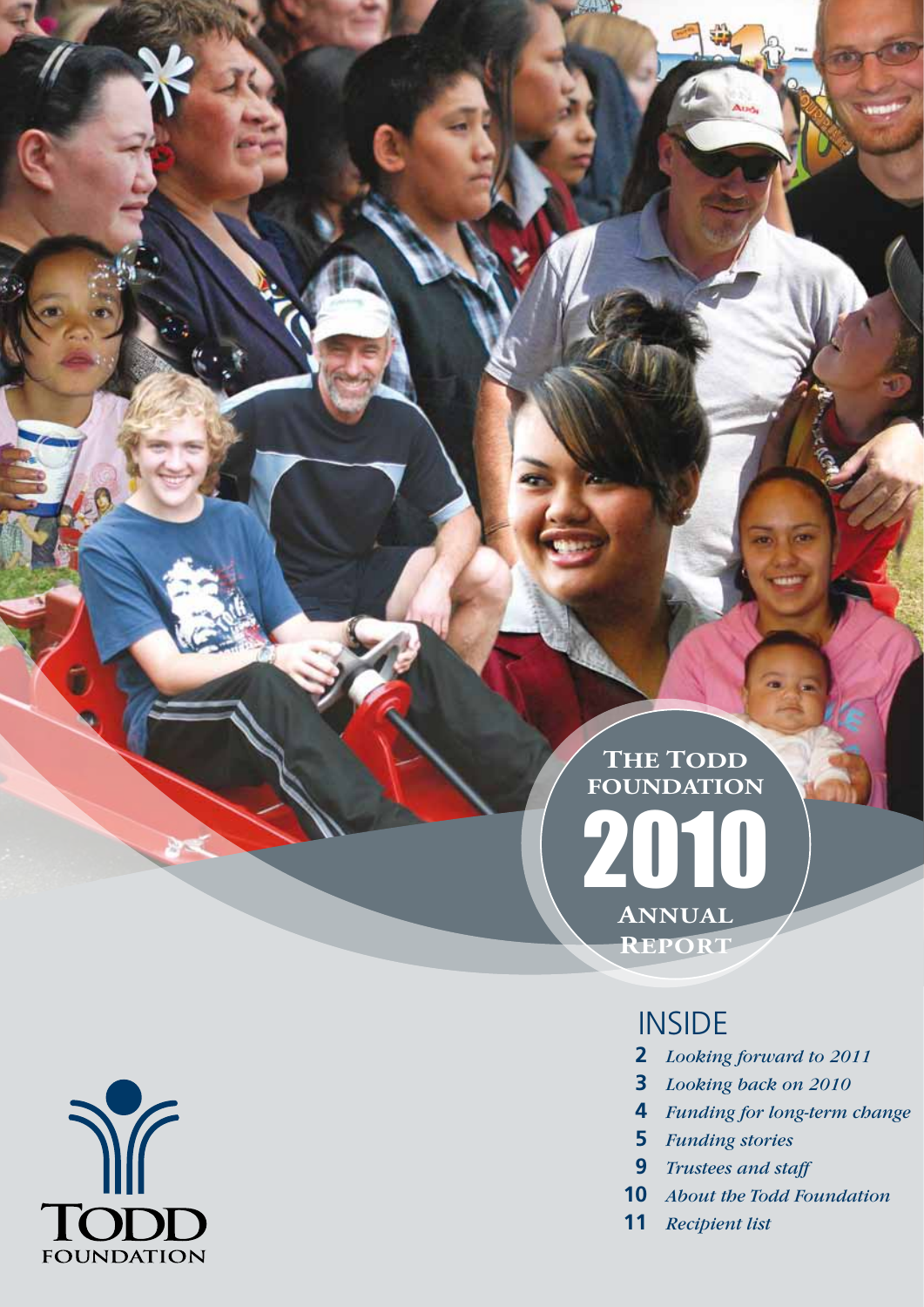## **Chairman's rep Looking forward to 2011:**



**Our vision for Aotearoa New Zealand**

*"Inclusive communities where all families, children and young people can thrive and contribute"*

Our plans for 2011 changed on February 22 when one of this country's most devastating earthquakes hit Christchurch. All of us – the Foundation, Todd Corporation, family members and staff – wanted to help out, but how best to achieve this? It is clear that Christchurch's recovery will be long-term, complex, expensive and require cross-sector support. It is also clear that support for the wider community sector, already stretched through funding cuts, must continue. Our strategy for supporting Christchurch is still evolving; however our approach so far includes:

- Creating the Todd Foundation Earthquake Response Fund: a new \$1.8m fund, which is additional to the Todd Foundation's grant budget.
- Establishing the fund through a substantial donation from the Todd Corporation and further match-funding of donations from Todd Family members and staff across the Todd businesses. We have been overwhelmed and deeply grateful for the generosity of everyone involved.
- Looking beyond the immediate disaster to the longer-term recovery of the city and its people, supporting Christchurch solutions for Christchurch people and working closely with others to avoid silos and duplication.
- Creating a small working group of Canterbury people with strong connections to the Todd Foundation to provide strategic advice to the Board; this is due for consideration in May 2011.

As mentioned above, our earthquake support is additional to our ongoing support for communities nationwide and we are pleased that our usual grant budget will grow again in 2011, continuing an upward trend achieved for over a decade. We have also sharpened our strategic focus; in particular, we will:

- Apply the new vision, goals and funding priorities for the Todd Foundation, which were developed last year thanks to input from the community sector, experts in the areas we fund, staff, trustees and family members (see side bar and 'About the Todd Foundation' on page 10).
- Grow our commitment to Partnership Funding, which provides five-year, untagged funding to previous grant recipients working in aligned areas (see 'Funding for long-term change' on page 4).
- Expand the role of our special-purpose Centenary Fund, continuing the work begun last year to encourage interest and engagement in science for primary-aged children while also considering support for arts-related projects.

None of this would be possible without the generous and ongoing support the Foundation receives from trustees, the Todd family and the Todd Corporation – my heartfelt thanks to you all. Thanks also to the Foundation's dedicated and hardworking staff and to everyone in the community and voluntary sector. Together we make a difference for the children, young people, families and communities of Aotearoa New Zealand.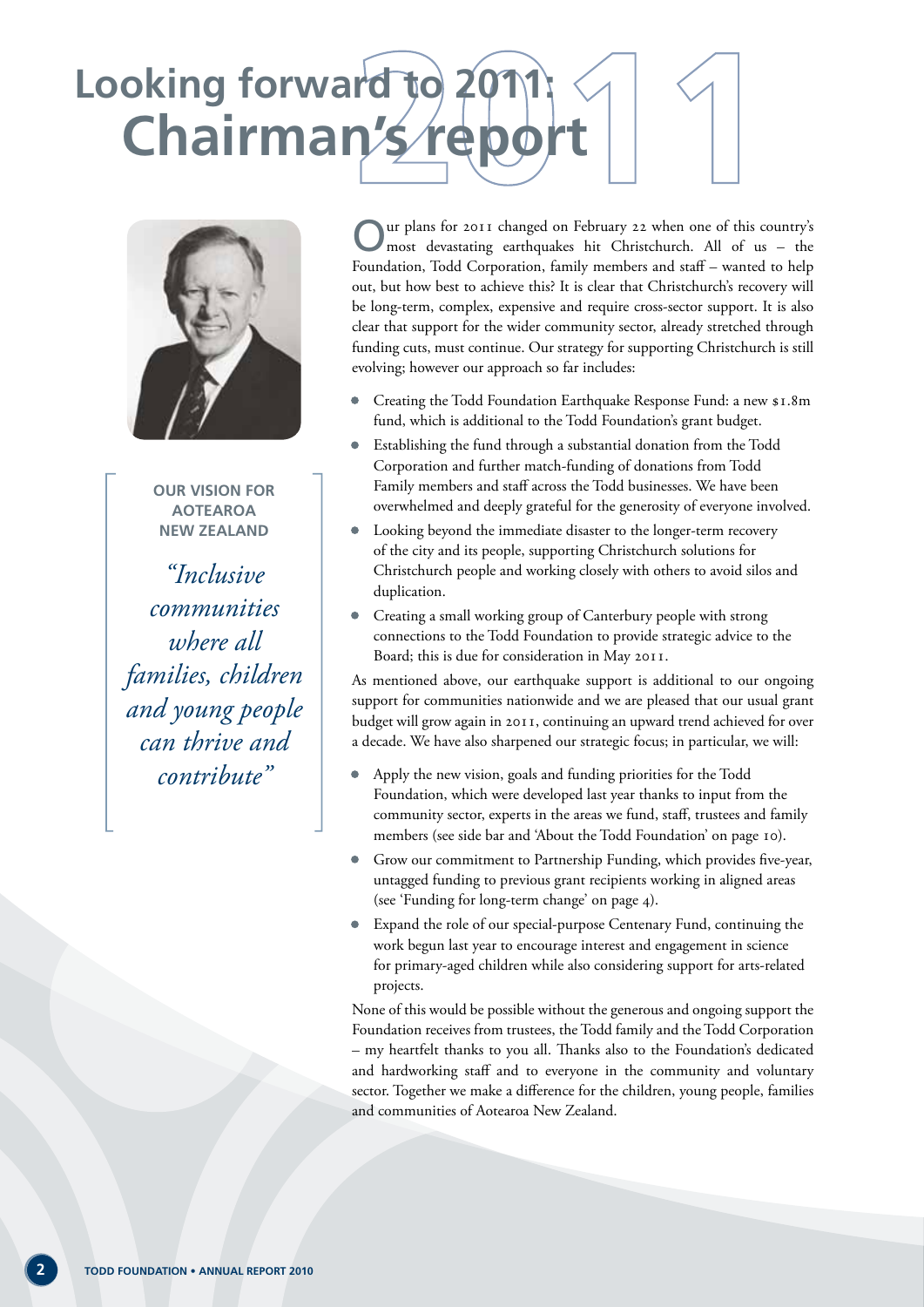## **Executive Directo Looking back on 20**

#### **Funding Growth**

2010 was another excellent year for the Todd Foundation with over \$3.7m provided as grants − another sizeable increase in funding from the \$2.9m provided in 2009.

#### **Overview of Funds**

Our main fund, the General Fund, provided 60 grants totalling just over 2.6m in 2010. Funding was guided by our new five-year strategic plan, which reviewed and refined the vision and goals set in 2006.

Our Centenary Fund began a two-year project to "encourage interest and engagement in science for primary-aged children." We are grateful for the assistance and advice provided by the Royal Society, the Science Roadshow, the ASB Community Trust and Auckland primary school teachers and advisors as we explore options here.

\$171,300 was awarded in Scholarships and Awards for Excellence and we welcome Tim Walmsley from Waikato as the 2010 Todd Foundation Energy Scholar for his research into industrial heat exchange efficiency.

Our Partnership Funding initiative expanded to provide seven organisations with grants totalling \$600,000 in 2010; see the next page for more details.

A further \$100,000 was provided to the Working Together More Fund, a collaborative fund set up by the Todd Foundation, Tindall Foundation, JR McKenzie Trust and the Wayne Francis Charitable Trust to fund collaborative community sector initiatives.

Todd Foundation also provided support after the first Christchurch earthquake in September 2010 with a \$100,000 donation to the Salvation Army.

#### **New Ways of Engaging**

Relationships are important to us at the Todd Foundation and in 2010 we implemented a Facebook page, ran online surveys of grantees, trustees and family members and held workshops for stakeholders. Additionally, we have implemented a 'relationship management' framework, where every grantee is assigned a Todd Foundation staff member with relevant expertise for ongoing engagement.

#### **New Trustees and Staff**

In 2010 we said a sad farewell to trustees Charles Reid and John Marshall, and welcomed family member David Todd and Law Society representative David Murphy.

There were also changes to the staff team when Youth Development Advisor Wainui Bedford returned to her home town of New Plymouth after four years of exceptional service to the Foundation. This role was filled by Seumas Fantham, who has a background in youth work, alternative education, acting and new media, and is of Ngati Porou descent. We were also joined by Child and Family Advisor Christina Howard, who holds a PhD in psychology and has a strong background in research and evaluation in both the government and community sectors.



#### **Our Goals**

- *1. Support families and communities to provide safe and nurturing environments for children*
- *2. Assist children and families to participate actively in learning, particularly in the early years*
- *3. Help young people to develop their potential and contribute fully in the community*

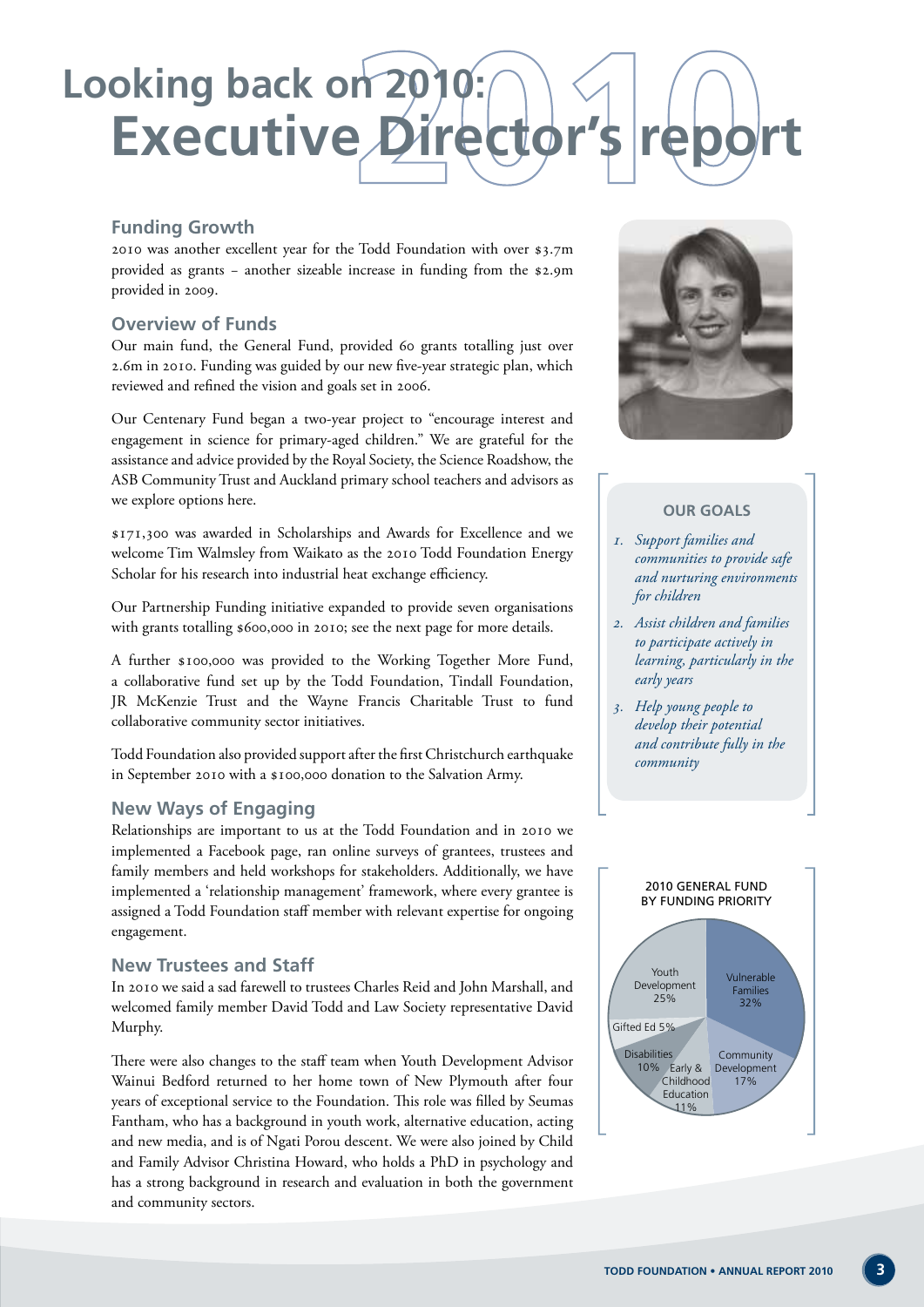### **Funding for long-term change Innovation at Todd Foundation**

*One of the most exciting new initiatives at Todd Foundation is Partnership Funding, which is designed to enable long-term change.*

#### **What is Partnership Funding?**

Partnership Funding provides significant financial support for five years for any purpose that meets the recipient's vision. It's offered to three to five previous grant recipients per year who have similar goals and a willingness to work together. The Todd Foundation also provides support for professional development, site visits, research and evaluation.

#### **Why are we providing this?**

In 2008, we reviewed research recommending three ways in which funders would better enable positive social change:

- Provide more untagged funding
- Allocate more multi-year grants
- Build better relationships with the organisations we fund and a better understanding of the communities we serve.

The long-term, untagged grants provided through Partnership Funding in 2009 and 2010 are a direct response to this research.

#### **Who are we funding?**

In 2010, the pool of \$300,000 per year was shared between three new Partnership Funding recipients, all working in various aspects of youth transitions:

- Big Buddy (Mentoring for fatherless boys)
- First Foundation (Supporting financially disadvantaged young people into tertiary education)
- Thrive Teen Parent Support Trust (Supporting teen parents and their children).

These recipients join the 2009 cohort, now in their second year of funding for supporting intergenerational learning:

- City of Manukau Education Trust COMET (Auckland)
- Far North Parent Mentoring (Northland)
- Tairawhiti REAP (Rural Education Activities Programme — East Coast)
- WestREAP (Rural Education Activities Programme West Coast).

#### **How does it work?**

Partnership Funding provides untagged funding of up to \$100,000 per year, with reducing amounts in years 4 and 5 as grantees transition to other funding sources. Funding is invitation only and is offered each year to a small number of previous recipients, generally with aligned purposes.

The Todd Foundation convenes quarterly teleconferences and annual face-to-face meetings of recipients to share learning and ideas, generally on-site at recipients' premises. In 2010 the annual hui was convened in Hokitika at WestREAP, and in 2011 this is will take place at COMET in South Auckland. Additional matching funding of up to \$3,000 per year is provided for professional development, and support is also provided for research and evaluation.

#### **What are we learning?**

Partnership Funding is still a work-in-progress for both the Todd Foundation and our recipients. However, so far it seems a particularly promising initiative, providing the time and space to build strong relationships, experiment with what does and doesn't work, learn from each other and work towards shared goals. It is a high-engagement approach that requires both a significant time commitment and an innovative approach to evaluating success.

We look forward to developing this initiative further in 2011.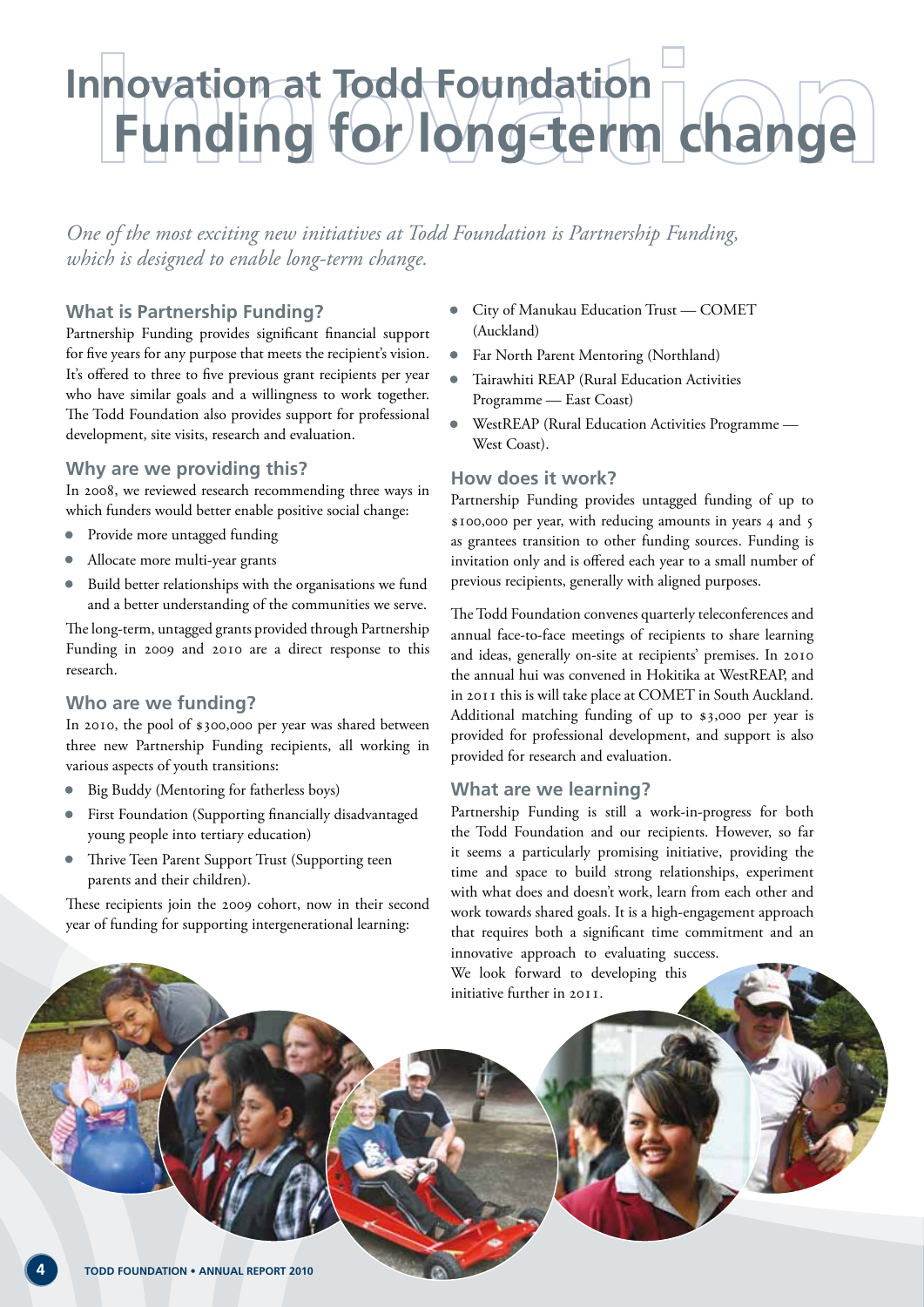### **Great Fathers — "Men are really important to children"**

#### **The challenge**

When Dave Owens discovered that a baby's experience in her first years of life creates the emotional foundation for the rest of her life, he knew he had to spread the word. "This is very important information — and most parents, especially dads don't know it."

#### **The response**

Dave created Great Fathers, which caters to new dads by using three tools. The first is a DVD called *In Your Hands: A Gift for New Dads*, which is a movie featuring NZ musicians – Tiki Tane, Warren Maxwell and Sean Donnelly (SJD) — talking about their experience of becoming dads. It also features six songs, a booklet with photos and a comic strip. The second tool is three sessions Dave does in antenatal classes in conjunction with a childbirth education provider. The third is the Great Fathers website, which offers more information and resources.

Dave says, "Men are so important to children; they help them reach their potential. Most of us don't understand how vital this role is and I want to change that. To be effective, the information has to be presented in a way that people can painlessly understand and use it. Music, pictures, comics and conversations are more effective ways of reaching men than books or articles."

#### **How the Todd Foundation helped**

Two years of funding has allowed Dave to experiment with different methods of reaching new dads, produce the DVD and website and start working with antenatal groups. Dave says, "Working along existing organisations, we've already reached into thousands of homes. Also, the staff at the Foundation are willing to have a personal relationship with you; I never felt like I was 'just an application form'."

#### **What they say about it**

"Dave is leading the way, not just in New Zealand but worldwide," says Emily Willan, President of the New Plymouth Parent Centre. "There needs to be a shift in parenting education – it can and should be a 50/50 role and we are missing out by not including fathers. Childbirth education should cover baby care for both parents if it's going to impact on communities. By including Dave's classes, I believe we are having a positive effect on the community and the way that people think about parenting. Our dads always say 'I can't believe this hasn't always happened.'"

**See www.greatfathers.org.nz**



**Dave's Advice**

*"Try to understand the lessons from obstacles or brick walls you meet because they help you to design strategies."* 

*"Be aware of the concerns and politics of the organisations you are working with so you can work towards your common purposes."* 

**DAD'S** LBOX INSIDE THE **TOOLBOX** ARE... **TIPS & TRICKS for** dads coping with life with a new baby ... from crying and sleep deprivation to "inside your baby's brain!"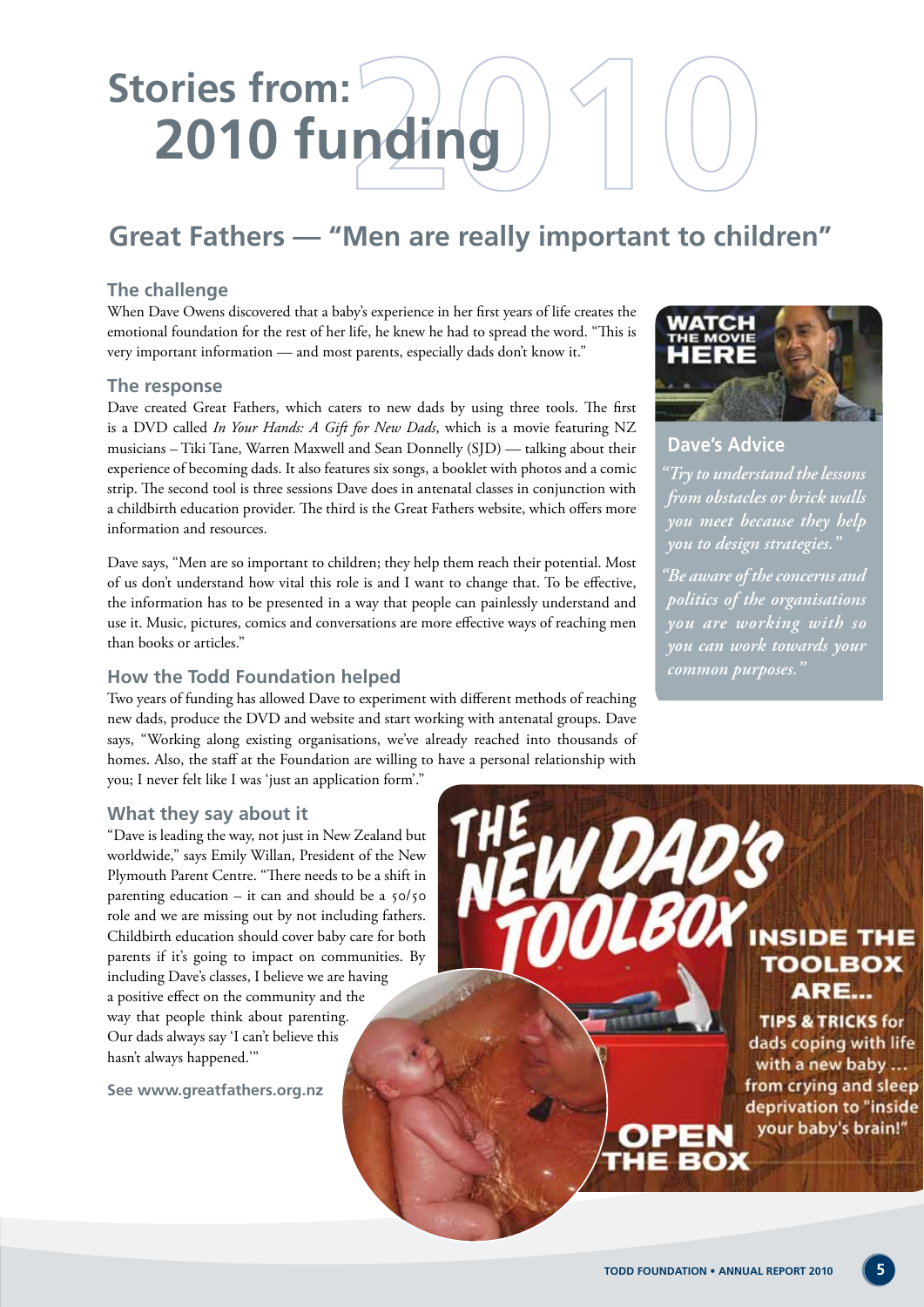### **ReGeneration — "It's daunting trying to fix the world"**

#### **The challenge**

How do we assist young leaders to make positive social change? Billy Matheson, founder of ReGeneration, realised that the best way to begin was by providing a space for young leaders to connect to each other. "These young people have seen the connection between environmental and social issues and citizenship, and recognise that change is created by collaboration."

#### **The response**

ReGeneration is nationwide network of young people from around New Zealand. Launched in February 2009, it provides an online peer-to-peer space plus regular networking events for people who don't necessarily consider themselves leaders, but are leading. "We began by touring the country, visiting schools and community organisations. Since then we have convened a regular series of ReGeneration workshops and regional youth leadership events, or 'Youth Jams'. At our workshops we meet literally hundreds of amazing young New Zealanders who are looking for that illusive combination of support and challenge necessary to step into the adult world."

"These young people are globally aware and ecologically literate. Their common ground is their own agency and belief that 'I can do something about this thing I care about'. They also get the opportunity to hear older people talk about their journeys, including the mistakes they made along the way. It's important that they hear someone more experienced say: 'Pick yourself up and dust yourself off. I had that experience too so don't give up.'"

#### **How the Todd Foundation helped**

Todd Foundation funding has provided ReGeneration with funds to cover operating costs and salaries so that Billy can work fulltime on growing the organisation. "The Todd Foundation has stepped in to fill a need that, for organisations like ours, is hard to fill: we do not have tangible outcomes that are easy to report on. It's also wonderful to be listened to, not bombarded with advice, and they are always willing to be used as a sounding board for ideas."

#### **What they say about it**

"What I love about ReGeneration is how it works to bring together all of these different groups – environmental, social, creative, community – because the sort of crises and problems we face are incredibly complex and interrelated," says Dunedin member Chrissy Hamill. "ReGeneration fills a niche for young people who need a space to talk about how to change things it's daunting trying to fix the world!"

**See www.regeneration.org.nz**



#### **Billy's advice**

*"When I started I thought we'd be where we are now quite quickly. It's been humbling and incredibly rewarding to see how much you can achieve, but it does take time."*

*"Why are we grabbing a bunch of young people and supporting them? Because in 10 or 20 years they will be running this country."*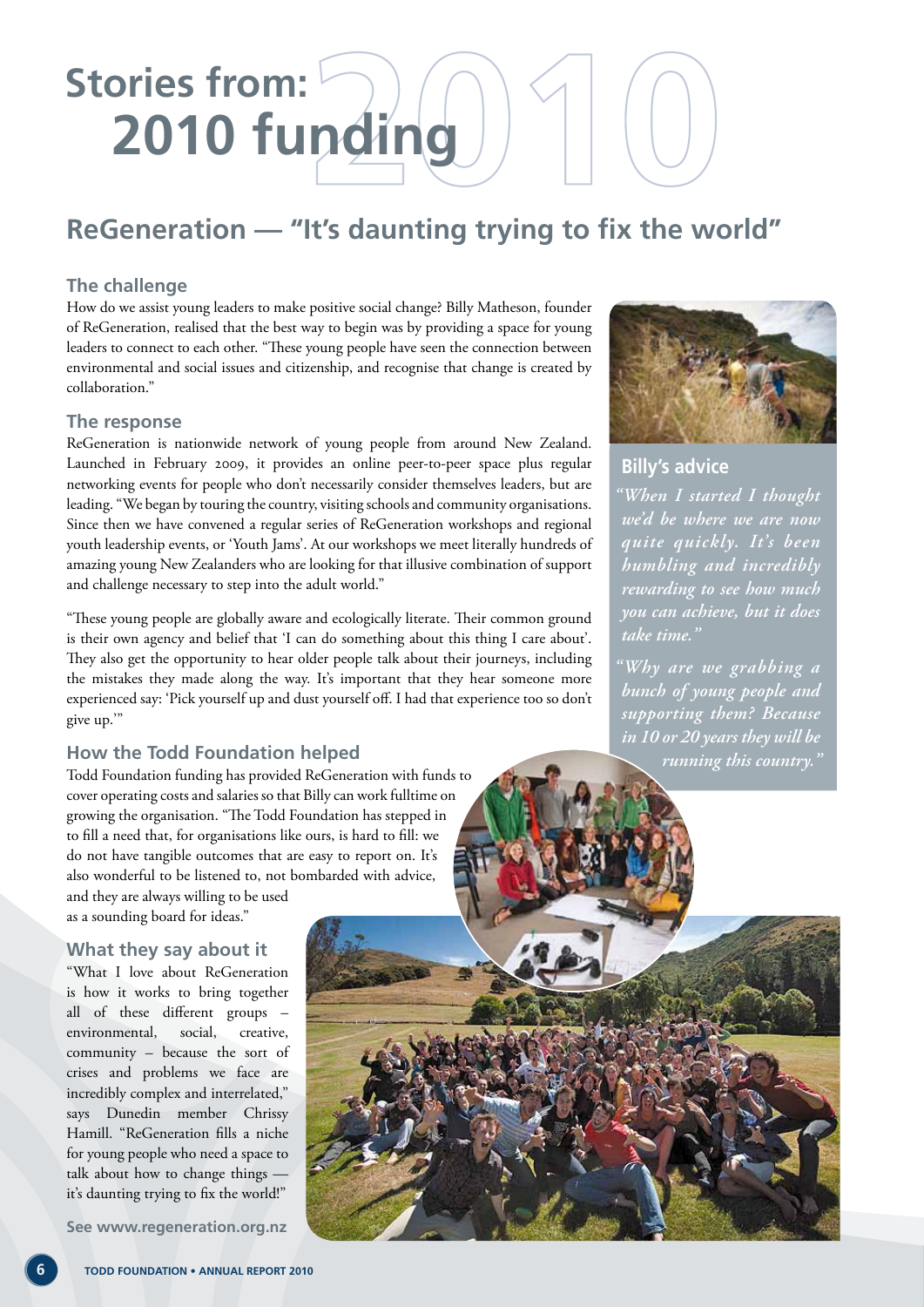### **Wellstop — New ways of working with inappropriate sexualised behaviour**

#### **The challenge**

How do we best work with traumatised children and youth who engage in inappropriate sexualised behaviour, but for whom traditional counselling doesn't work? "Evidencebased brain research shows that traumatised kids are always operating in the fear state – they have no idea what a state of relaxation feels like. These children and young people have to learn how to relax before they can learn new behaviour," says Lesley Ayland, Clinical Manager of Wellstop in Wellington.

#### **The response**

Wellstop's name sums up the organisation's two goals: to *stop* sexual abuse and sexually inappropriate behaviour and to help these children and youth develop "positive lives that reflect *wellness*."

Lesley says, "Because the brain can't absorb information when it is highly stressed, we needed to find techniques and resources to bring into our agency to help these traumatised children and youths. We discovered we had to look outside of mainstream research and literature to find answers." They found a range of alternative and holistic therapies and techniques, including biofeedback technology, which have led to some amazing results.

"These children don't have control over their impulses. Biofeedback gives them a sense of internal control that they've never had before by tangibly showing them how tense they are all the time, so they can gradually understand how it feels to relax and learn calming techniques." Other successful techniques include play, art and drama therapy.

Treatment also involves working closely with the child's family or whanau, and occasionally, key people at their school. "It's important to educate their parents and caregivers about trauma and how the brain works so they can understand their children and respond to them in a caring manner."

#### **How the Todd Foundation helped**

The Todd Foundation provided funding for research and development to pilot these new techniques. "We really want to thank them – they got us going. The techniques work and we have created an education package for parents. We will be sharing our findings with our sector this year."

#### **What they say**

"They are just awesome," says a mother of two boys who both attended Wellstop. "I was really nervous about going but it was not what I expected – it was so much better! My boys really benefited and I can't say enough good things about it."

**See www.wellstop.org.nz**



**Lesley's advice**

*"We have been blown away by how much knowledge and how many resources exist in the local community to tap into. You just have to look."*

*"Always think about different ways you can share newly acquired knowledge and resources to help other people in the community."*

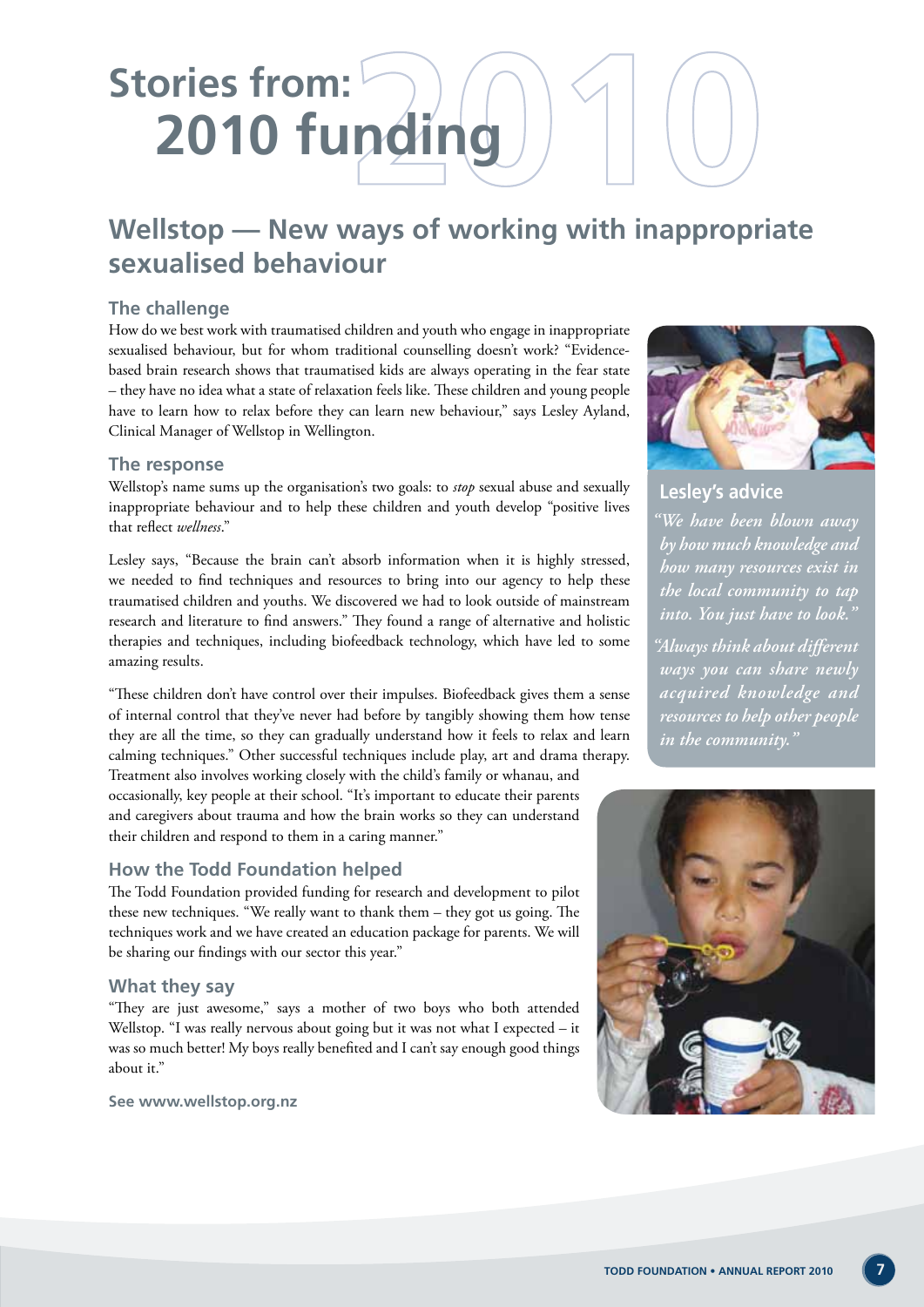### **Good Cents — "Moving beyond cycles of debt"**

#### **The challenge**

Porirua, like many communities, has too many families trapped in a crippling cycle of debt. Good Cents Porirua, an initiative established by Wesley Community Action (WCA), view this as a problem for the whole Porirua community that requires a whole community response.

#### **The response**

Their first step was to set up their unique and successful budgeting programme, Good Cents, which offers more than financial literacy; it also empowers participants to take control of their spending and see that they really can have a debt-free future. WCA's Porirua Manager, Makerita Makapelu, says, "I haven't come across a situation where they can't take some control over debt, but it does take some sacrifices and people have to be willing to do that."

Good Cents Coordinator, Matt Crawshaw, says the programme has led to much bigger thinking: "We are trying to work collaboratively across our community and consider how we move Porirua beyond unsustainable cycles of debt. This has included talking to the people in the lending sector because we are not experts at lending – they are. If we create a common conversation then we may begin to see what responsible lending might look like and explore how existing groups can find solutions for their own people. We also want to change the way debt is portrayed in the media. One way is to shift the discourse to positive stories about people moving out of debt — a concept we call "bright spots."



#### **Makerita & Matt's Advice**

*"What we've learnt on this journey is that we cannot find the answer alone; it's a collective problem and it needs a collective answer."*

*"Always look for opportunities to work with others, even if you think you won't agree. They may surprise you."*

#### **How the Todd Foundation helped**

Three years of funding from the Todd Foundation has enabled WCA to fund a coordinator and develop the Good Cents programme in collaboration with the community. "Good Cents is an exploratory kind of initiative, and Todd Foundation staff are always coming back to us with ideas, suggestions and connections. We feel really honoured by the truly respectful relationship that they have been willing to have."

#### **What they say about it**

A clear endorsement of the programme comes from Otu, a recent graduate: "The Good Cents programme has changed my life for the better. I always thought I was alone. People in my situation don't



think there's anyone else out there like us. When I heard everyone telling their story, they were telling my story too. I have told all my family and friends about it and what I've learnt, and encouraged them to do it too."

**See www.wca.org.nz**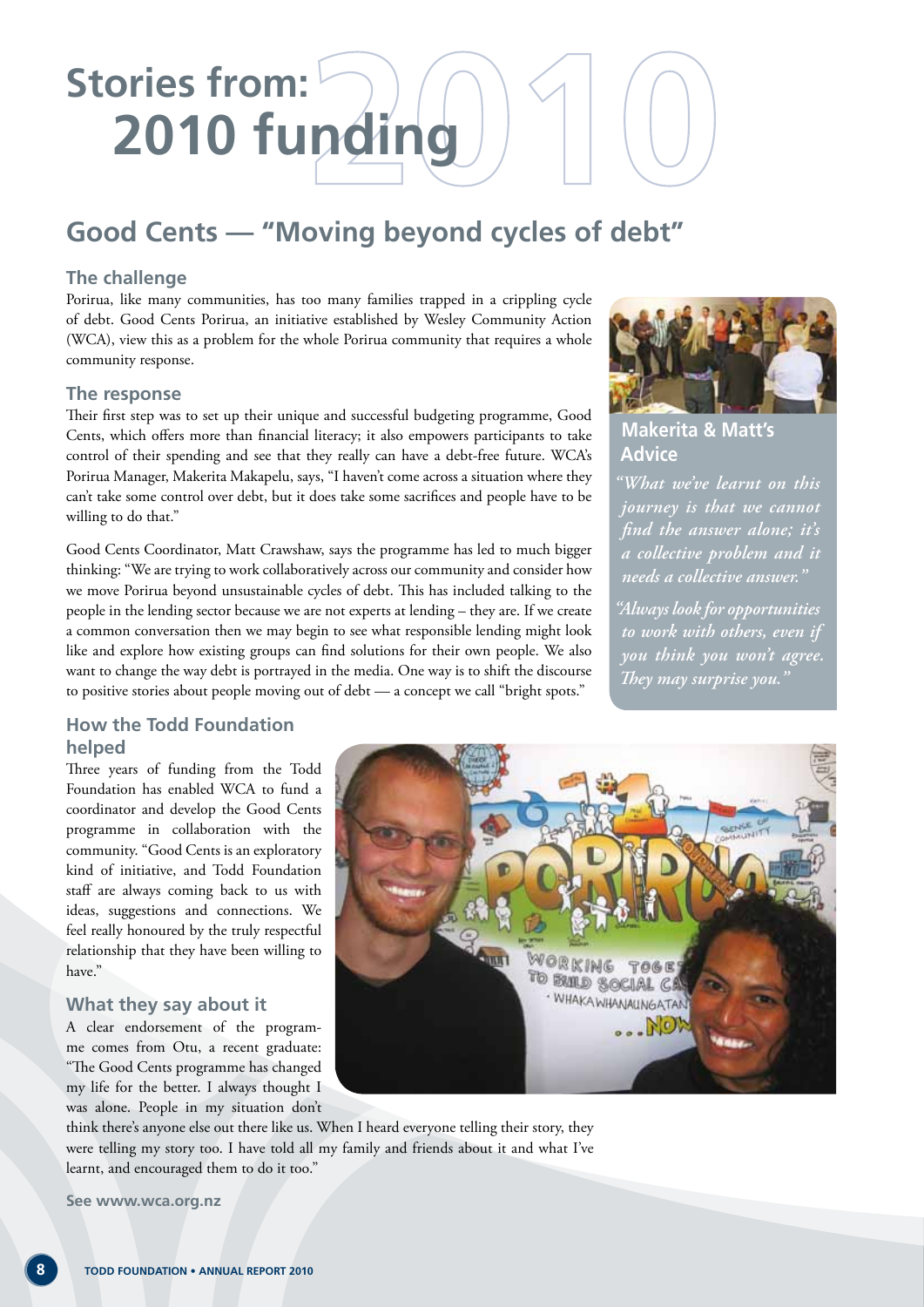

All funding decisions are made by the trustees of the Todd Foundation Administration Board. Funding meetings are generally held twice a year, in May and November.

The Administration Board comprises:

- John Todd Chairman and family member
- Malcolm Whyte family member
- Georgina Ralston family member
- David Todd associate trustee and family member
- Helen Kelly Council of Trade Unions representative
- Tom Lambie Federated Farmers representative
- David Moloney Business New Zealand representative
- David Murphy Law Society representative

The Todd Foundation Investment Board is responsible for investing the funds and advising the Administration Board on the amount available for distribution. Members of the Investment Board are:

- John Todd (Chairman)
- Alan Harwood
- Kevin O'Connor
- David Wale

In 2010 the Foundation staff increased to three part-time staff, with roles closely aligned with our Strategy Pyramid (see page 10). Staff at the Todd Foundation are:

- Kate Frykberg Executive Director
- Christina Howard Child and Family Advisor
- Seumas Fantham Youth Development Advisor

#### **Todd Foundation Administration Board**





*Tom Lambie*













*Helen Kelly*

#### **Todd Foundation Investment Board**









**Todd Foundation Staff**







*David Maloney David Murphy*



*David Wale*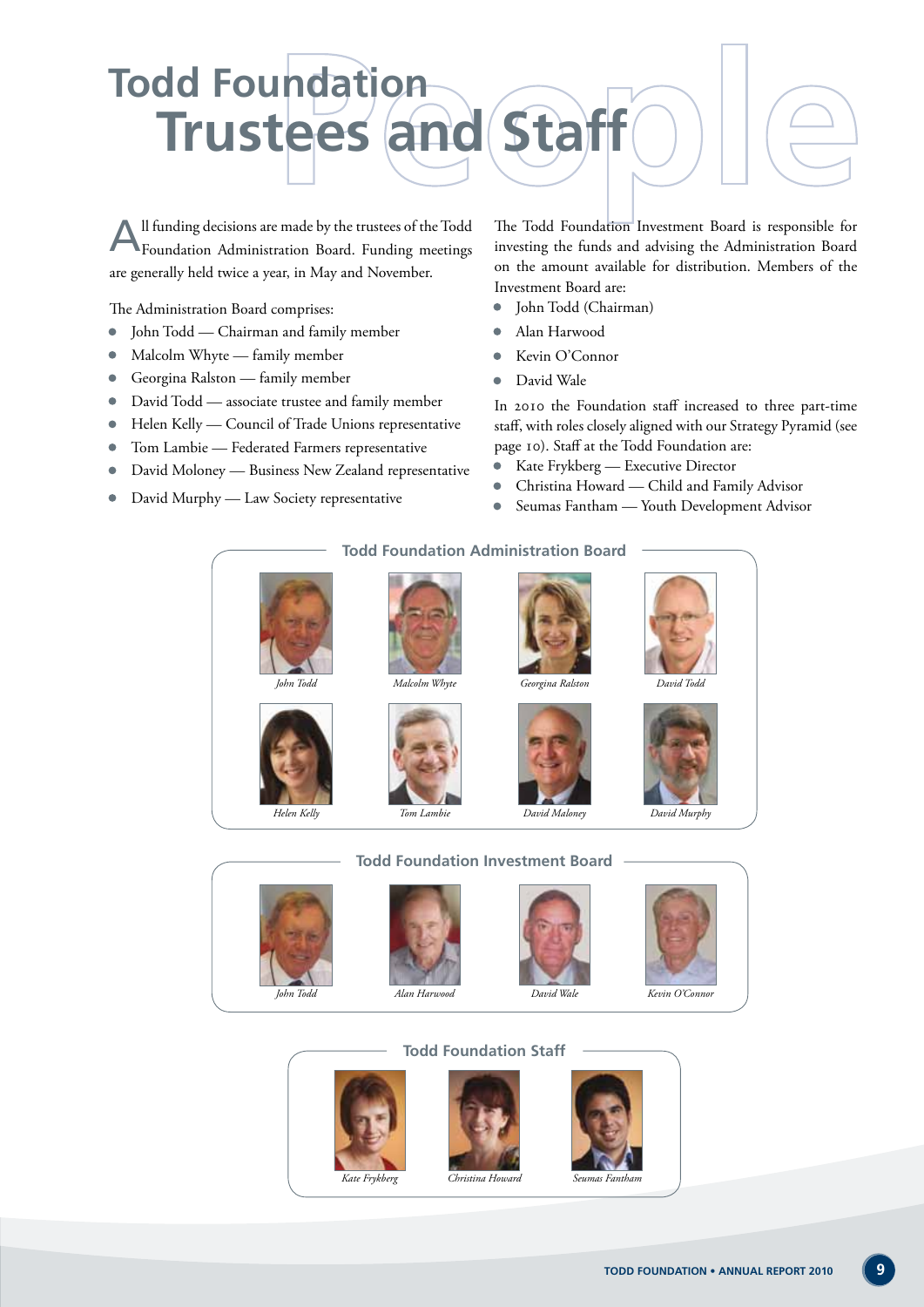

 $\bullet$  stablished by the Todd family in 1972, the Todd Foundation  $\bullet$ has three funding areas:

- The General Fund is our biggest and focuses on children, young people, their families and their communities. Partnership Funding and the Working Together More Fund are also included in this funding stream.
- The Centenary Fund is an invitation-only specialpurpose fund. The 2010 funding will be allocated in 2011 and will explore ways to increase the uptake of science, starting with primary- and intermediate-aged children. 2011 funding will explore arts-related projects.
- Our scholarships and awards support postgraduate research in approved universities and polytechnics.

#### **The 'Strategy Pyramid' summarises our purpose and funding priorities:**



- 1. We will respect and appreciate your commitment to making a difference
- 2. We will listen and learn
- 3. We will have regard to the principles of the Treaty of Waitangi
- 4. We will keep our processes clear and simple and be available for advice
- 5. If we say no to a funding request, we will do so respectfully and provide a clear reason
- 6. If we say yes to a funding request, we will notify you personally, pay promptly and be available to provide advice and feedback throughout the life of the grant. We are interested in what you are learning and open to discussing any adjustments to funding purpose
- 7. Our aim is to work together to change lives for the better.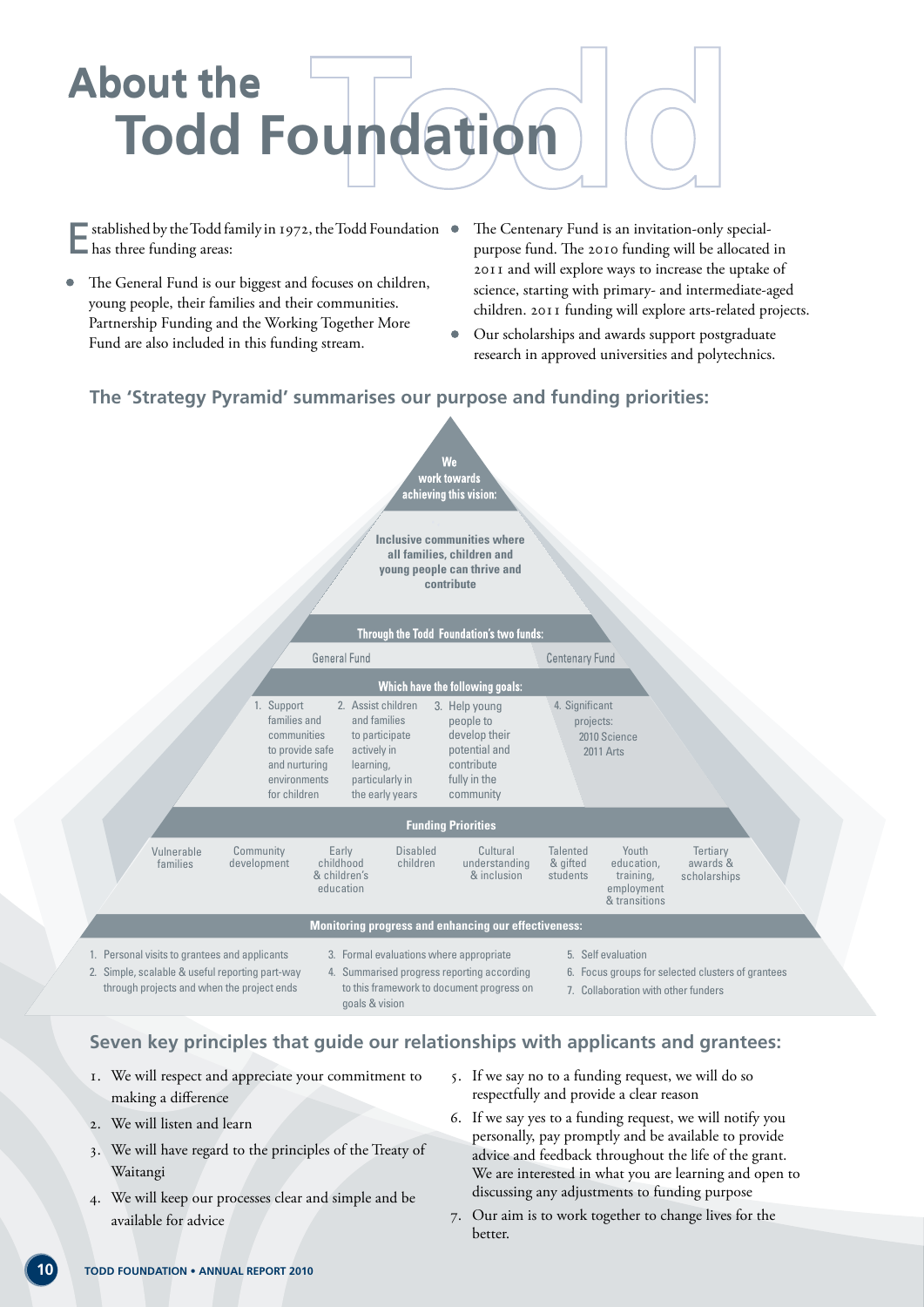

| <b>Partnership Funding recipients</b>                                                                                                                                                                                                                                                                                                             |                                                                                                |
|---------------------------------------------------------------------------------------------------------------------------------------------------------------------------------------------------------------------------------------------------------------------------------------------------------------------------------------------------|------------------------------------------------------------------------------------------------|
| 2010 Recipients (Year 1 of 5 year funding)<br>Big Buddy*<br>First Foundation*<br>$Thrive*$<br>2009 Recipients (Year 2 of 5 year funding)<br>City of Manukau Education Trust*<br>$\bullet$<br>Far North Parent Mentoring*<br>$\bullet$<br>Tairawhiti REAP*<br>٠<br>$WestREAP*$<br>$\bullet$<br>Convening and Professional Development<br>$\bullet$ | \$100,000<br>\$100,000<br>\$100,000<br>\$85,000<br>\$45,000<br>\$85,000<br>\$85,000<br>\$8,958 |
| The Working Together More Fund: He Putea Mahi Tahi                                                                                                                                                                                                                                                                                                |                                                                                                |
| Todd Foundation contribution to collaborative funding initiative*<br>$\bullet$                                                                                                                                                                                                                                                                    | \$100,000                                                                                      |
| <b>Centenary Fund</b>                                                                                                                                                                                                                                                                                                                             |                                                                                                |
| Encouraging interest and engagement in science for primary aged children<br>(for payment in 2011)                                                                                                                                                                                                                                                 | \$250,000                                                                                      |
| <b>Scholarships in Energy Research</b>                                                                                                                                                                                                                                                                                                            |                                                                                                |
| Tim Walmsley (Waikato): Industrial Heat Exchange Efficiency*<br>$\bullet$<br>Ryan Hill (Otago): creating butanol from bacteria*<br>$\bullet$<br>Tim Divett (Otago): optimising arrays of tide energy turbines*<br>Overseas conference allowance<br>$\bullet$<br>A total of \$78,000 was awarded                                                   | \$25,000<br>\$25,000<br>\$25,000<br>\$3,000                                                    |
| <b>Awards for Excellence</b>                                                                                                                                                                                                                                                                                                                      |                                                                                                |
| <b>Polytech Awards</b>                                                                                                                                                                                                                                                                                                                            |                                                                                                |

| <b>Polytech Awards</b>                                                                                              |          |
|---------------------------------------------------------------------------------------------------------------------|----------|
| Tania Peachy (Unitec): Osteopaths experiences of and attitudes towards marketing                                    | \$4,500  |
| Exelda Kruger (Unitec): Prescription rights for NZ MRI technologists                                                | \$7,500  |
| Sarah Dryburgh (Unitec): Web-based educational resource for non-specific chronic low back pain patients             | \$6,000  |
| Yates, Lowry, Evans & Bennett (Otago): Traction project: Agricultural system modelling                              | \$6,000  |
| A total of \$24,000 was awarded                                                                                     |          |
| <b>University Awards</b>                                                                                            |          |
| Kate Chamber (Victoria): Biosynthesis and function of plant pigment group betalins                                  | \$5,400  |
| Bryan O'Leary (Victoria): Developing a novel precursor for the fabrication of a high-value sialon ceramics          | \$5,000  |
| Wendy Kelly (Victoria): Investigating the relationships between foster parents and the child in their care \$12,000 |          |
| Simon Donaldson (Canterbury): Neuroimaging study aimed at combating dementia by                                     |          |
| cognitive enrichment                                                                                                | \$10,000 |
| Matilda Newton (Massey): Expanding understanding of the mechanisms involved in                                      |          |
| Topoisomerase II expression                                                                                         | \$9,300  |
| Thomas Williams (Waikato): Analysing the microbial community of the huhu grub intestine                             | \$4,400  |
| Gaylynne Carter (Massey): Investigating the behavioural response of ship rats to the control of                     |          |
| stoats and possums within NZ's forest ecosystems                                                                    | \$9,600  |
| Sijing Feng (Otago): Mass spectroscopy based study of Lipoproteins                                                  | \$3,600  |
| Courtney Breen (Otago): Research in the field of neuropathic pain                                                   | \$8,000  |
| Daniel Lim (Otago): The importance of seed dispersal and seed bank development in marram grass                      | \$2,000  |
| A total of \$69,300 was awarded                                                                                     |          |

**\* Indicates a multi-year grant. Grants continued over …**